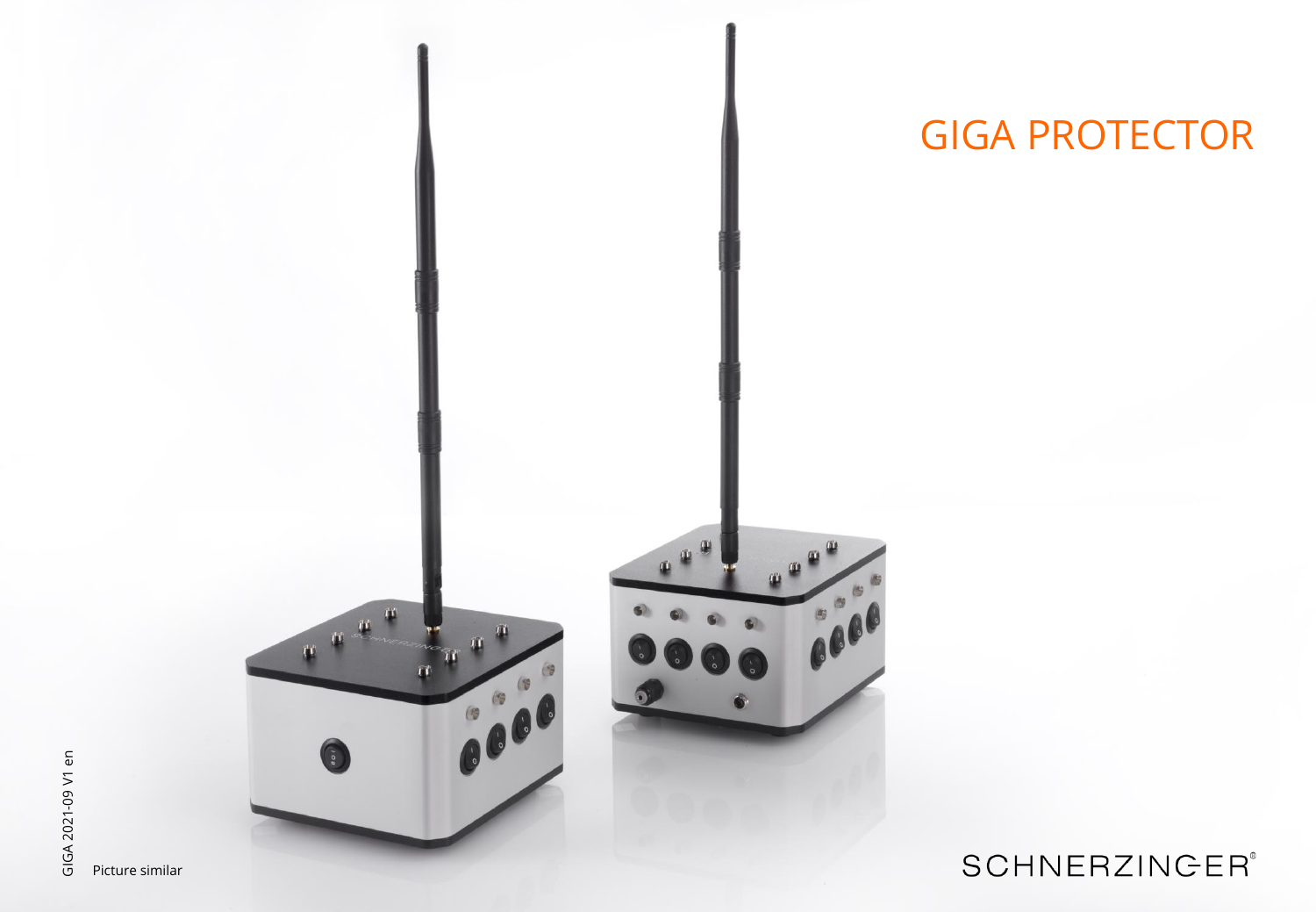Dear customer,

Thank you for your purchase of a SCHNERZINGER product.

Please take the time to precisely read the information in this guide. You will find important instructions to use your product and hints for the optimal integration into your HiFi system.

This guide facilitates your use of the product, promotes understanding its functional characteristics and helps you to obtain the full efficiency of the product.

We hope you enjoy your new SCHNERZINGER product.

# **Package Contents**

## **GIGA PROTECTOR (2 units)**

CONTROL UNIT (COUA, 2 units) 12V Power Supply, cable length 1,5m (2 units) 3,5mm jack extension cable 5m (2 units) Antenna (2 units)

**Dimensions and weight** (I x w x h in cm, weight in kg)<br>GIGA PROTECTOR, each 16.2 x 16.2 x 7.5 (without ant 16.2 x 16.2 x 7.5 (without antenna), 5 The big antenna is 39 cm long.

Please clean the product with a non-scratching dry duster only. Avoid using cleaning agents.

A potting compound in the devices protects the innovative GIGA CANCELING technology with its particular electrical components specially manufactured for SCHNERZINGER against direct access and screening via X-ray or magnetic field applications. A slight rustling caused by this potting compound is normal and does not result in any functional impairment. There are no informed crystals in the devices.

In case of malfunctions contact your SCHNERZINGER dealer. Please do not attempt to service the device yourself or to open it, in that case you will lose your entitlement for our manufacturer warranty.

In the case of damages at the power plug or power cable please initiate an exchange at SCHNERZINGER via your dealer.

## **Contents**

PROTECTOR SYSTEM GIGA PROTECTOR Setting up the GIGA PROTECTOR Lasting effect of the GIGA PROTECTOR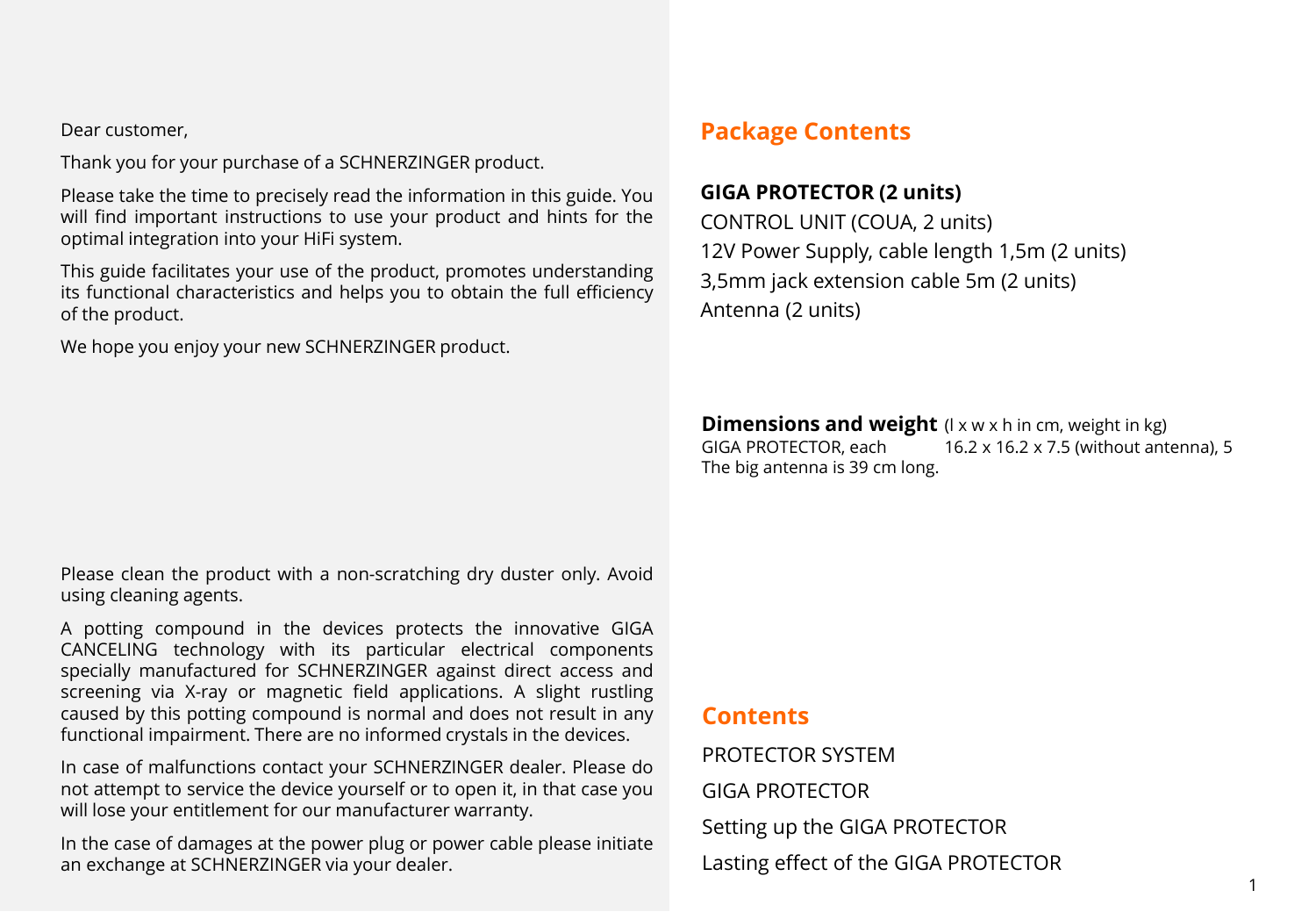## **PROTECTOR SYSTEM**

The music reproduction quality of an audio system is highly affected by low and high frequency electrical interfering fields, caused by Wi-Fi, cellular radio, power lines etc. With the **PROTECTORS** and their integrated trendsetting **GIGA CANCELING** technology, SCHNERZINGER has developed a product category that actively eliminates the sonic effects of low and high frequency interfering fields.

The PROTECTORS significantly enhance the transmission quality of audio systems. The sonic effects include an astonishingly higher spatial depth and resolution as well as increased broad and fine dynamics in music reproduction.

Utilizing the operating principle and efficiency of the GIGA CANCELING technology, the SCHNERZINGER PROTECTORS represent a unique solution in the market.

An important health aspect: PROTECTOR technology does not increase radiation exposure within the room.

## **GIGA PROTECTOR**

The **GIGA PROTECTOR** is an innovative 12-channel high-frequency interfering field elimination system for the entire listening room. It consists of a two communicating devices, which protect the environment wide-ranging and broadband from losing sound quality due to high frequency interfering fields.

The GIGA PROTECTOR can be specifically configured so that beside the adjustment to the respective room situation even particular frequency areas can be triggered to allow for direct sound correction in the high-, mid- and low frequency area.

The products **EMI PROTECTOR** and **PICCOLO PROTECTOR** are available for the targeted adjustment of punctual interfering field peaks.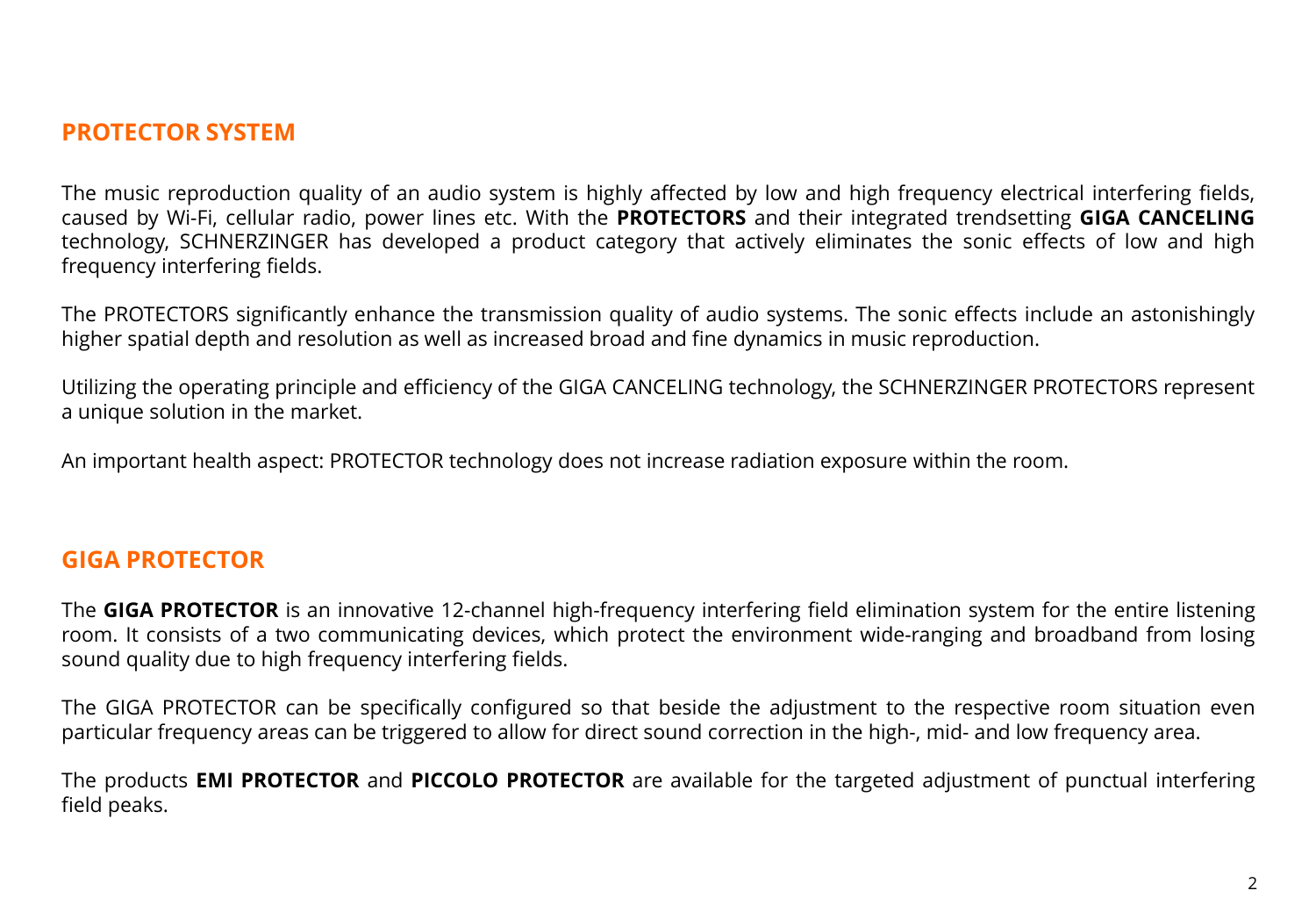# **Setting up the GIGA PROTECTOR**

The **GIGA PROTECTOR** has three power levels and three functional circuits to simply adjust bandwidth and clock rate of GIGA CANCELING technology via toggle switches. This makes it possible to adapt to any interference field spectrum. The change in bandwidth extends or decreases the detection range, changing the clock rate the processing speed.

The rule is: the narrower the bandwidth, the higher the efficiency - the smaller the detection range. The lower the clock rate, the higher the extinction rate - the less interference frequencies are detected.

Changes need some time to take effect mostly. Therefore at each of the following steps you should wait for app. two minutes before judging.

Do not change the results as determined from the previous steps when you do the subsequent steps.



#### **First set the switches of one device in full,** then the second device.

Because each device finds different environmental conditions within the room, the parameter settings of both devices may differ.

#### **1. Step: Base setting**

Usually (power level 1), the GIGA PROTECTOR will be operated without the 12V power supply. To maintain its performance, it should be connected to the grid with CONTROL UNIT and 12V power supply once a year for 15 minutes.

**Connect antenna** (upright position) and **CONTROL UNIT** (COUA) to the GIGA PROTECTOR, without 12V power supply.

Set all 13 switches to base setting 0.

### **2. Step: Optimal Positioning**

Recommended placement:

- 1. diagonal front right (beside or behind the speaker) and rear left, or diagonal front left (beside or behind the speaker) and rear left
- 2. right and left behind, beside or in front of the speakers
- 3. Right and left beside the listening position
- 4. Front and rear, central to the listening room respectively (if no **EMI PROTECTOR** is used)

### **3. Step: Switch in front in position 0 - power level 1**

Start with switch setting 0 = power level 1 – with CONTROL UNIT, **without** 12V power supply.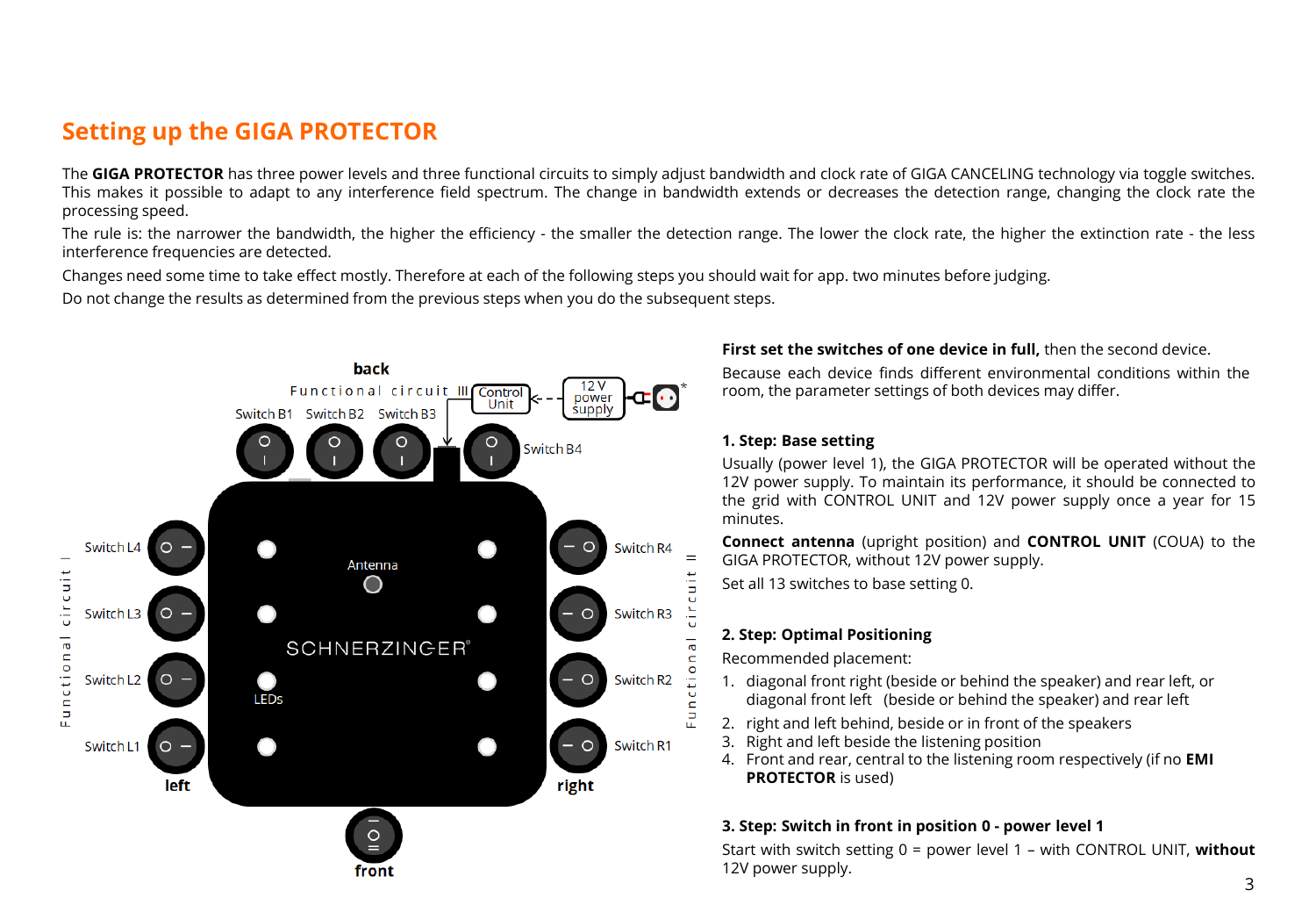# **Setting up the GIGA PROTECTOR**

#### **4. Step: Switches at the back:**

Functional circuit III – setting the **clocking,** switches: B1 = low to B4 = high Starting from the base setting the switches B1 - B4 will be tested sequentially in position 0 and 1. For each switch, retain the better result.

### **5. Step: Switches left:**

Functional circuit I – setting the **HF-bandwidth**



### Switches: L1 = narrow to L4 = wide

Starting from the base setting the switches L1 - L4 will be set sequentially from position 0 to position 1. Each step will increase the bandwidth. If the bandwidth is to low, the best possible effect will not be reached yet. If the bandwidth is to high, even a sound degradation may occur. The test ends, when the subsequent step won't achieve a better result.

### **6. Step: Switches right:**

Functional circuit II – setting the **LF-bandwidth**

Switches: R1 = narrow to R4 = wide

Starting from the base setting the switches R1 - R4 will be set sequentially from position 0 to position 1. Each step will increase the bandwidth.

If the bandwidth is to low, the best possible effect will not be reached yet. If the bandwidth is to high, even a sound degradation may occur.

The test ends, when the subsequent step won't achieve a better result.

### **Now you've identified the optimal result without 12V power supply.**

### **7. Step: Switch in front – adjustment of the power level:**

If power level 1 is not sufficient for the present interference field spectrum, 2 additional power levels can be activated. This requires the permanent connection of the 12V power supply\* to the CONTROL UNIT and the grid. The 12 Volt power supply should be connected to a power circuit separate from the HiFi system – ideally even to a different power phase.

Set all switches to base setting 0; then activate power level 3 by position 2 of the front switch. Repeat steps 4 to 6 to identify the optimal switch settings of functional circuits I to III **for operation with 12V power supply**. With this setup, compare power level 2 and 3.

0 = Power Level 1 – with COUA, **without 12V power supply**

1 = Power Level 2 – with COUA, **with 12V power supply**, LEDs on

2 = Power Level 3 – with COUA, **with 12V power supply**, LEDs high